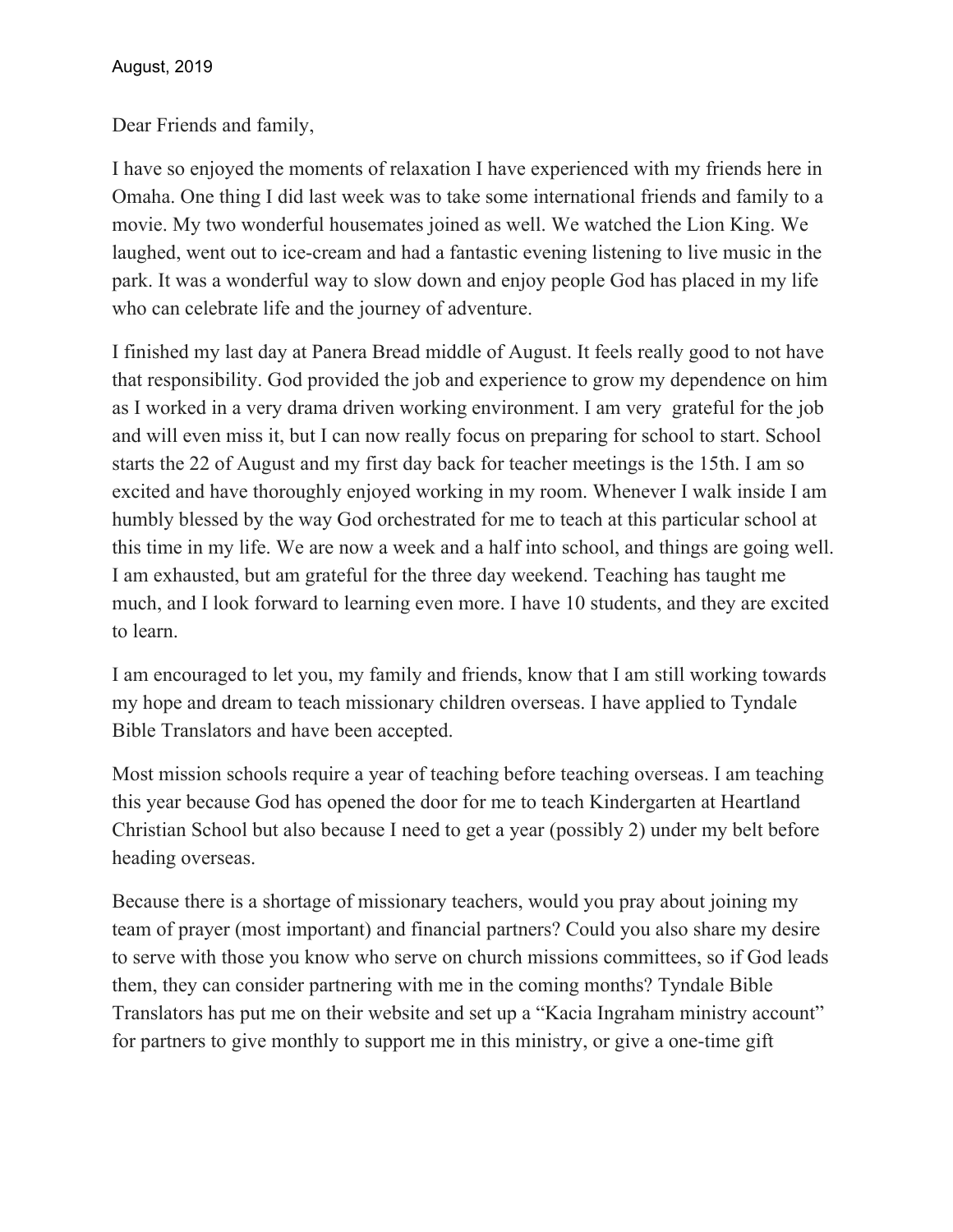## August, 2019

towards my travel to Papua New Guinea (PNG), required training courses, and other ministry expenses.

I am excited about the training courses that I will take; one is called ICC (Intercultural Communications Course) where I will be learning about intercultural relations. The other required training is "Jungle camp" also known as POC (Pacific Orientation Course). This training will be where I will be learning Tok Pisin (trade language) language skills and more information on it's culture I will be immersed in. Below is a picture of Ukarumpa where I grew up and will be teaching at.

Thank you for your support as I continue to trust and grow in my love for the Lord and those around me. Your prayers are greatly appreciated, and I am grateful to know each and every one of you.

In Christ's Love,

Kacia Ingraham

Kacia.I@TyndaleBT.org \ +1-402-706-2172

TBT: Website \ Facebook \ YouTube

Tyndale Bible Translators 6667E 24th Drive, Everson Wa, 98247 971-231-4196 (you can call or text) Office@TyndaleBT.org